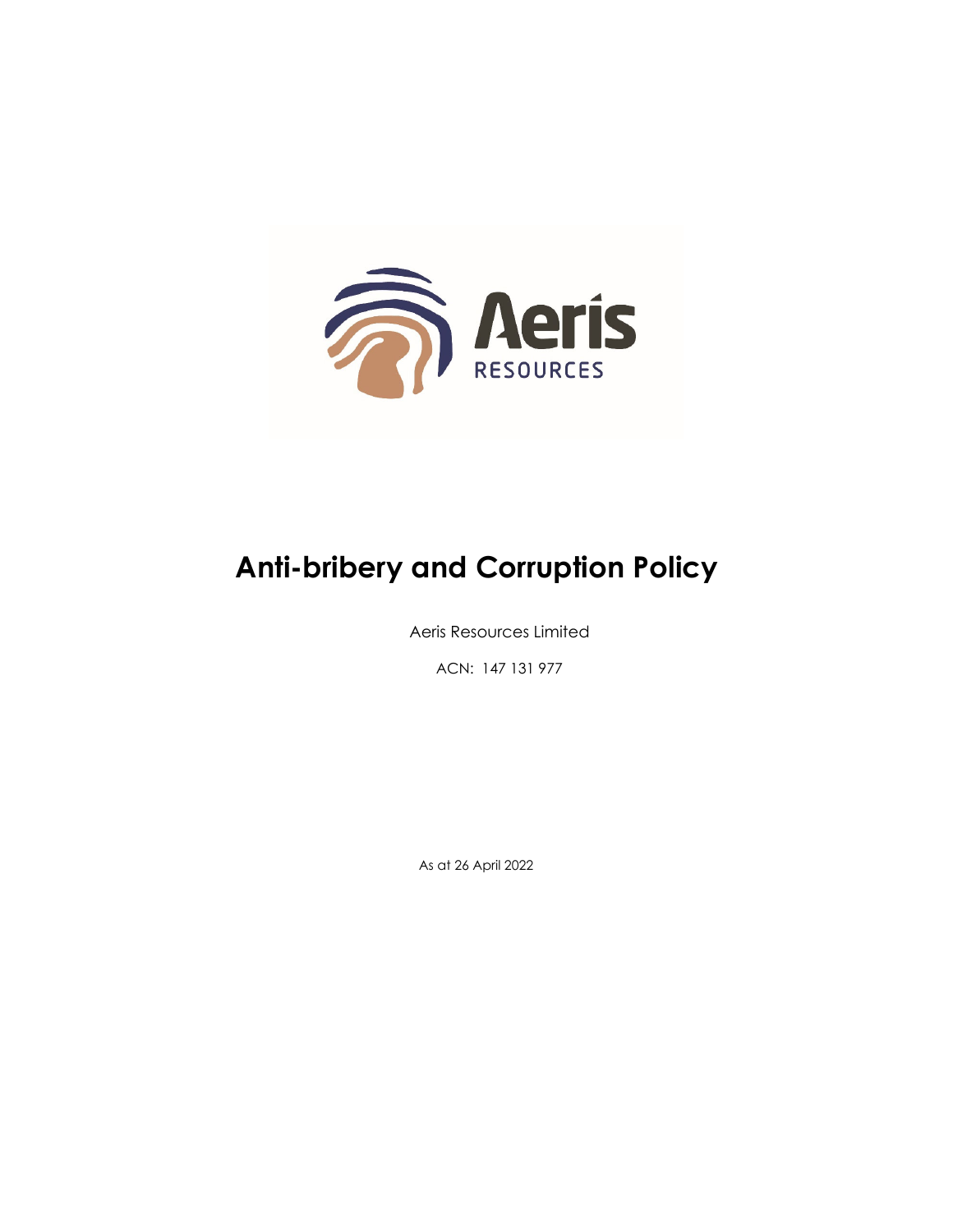

## **Aeris**

## **Anti-bribery and corruption policy**

### **1. Summary and document revision**

#### 1.1 **Summary**

| <b>Introduction</b>                                                                                                    | It is the policy of the Company to conduct our business fairly,<br>honestly and openly. We, being the Company and the Board,<br>take a zero tolerance approach to Corruption and are<br>committed to acting professionally, ethically and with integrity<br>in all our business dealings and relationships. This extends to<br>implementing and enforcing effective systems to counter<br>Corruption.                                                                                                                                                                    |  |  |
|------------------------------------------------------------------------------------------------------------------------|--------------------------------------------------------------------------------------------------------------------------------------------------------------------------------------------------------------------------------------------------------------------------------------------------------------------------------------------------------------------------------------------------------------------------------------------------------------------------------------------------------------------------------------------------------------------------|--|--|
|                                                                                                                        | A zero tolerance approach to Corruption demonstrates our<br>commitment to conducting business fairly, honestly and<br>openly. Such commitment will also develop confidence in the<br>Company's operations and develop the Company's reputation<br>amongst our business partners.                                                                                                                                                                                                                                                                                         |  |  |
|                                                                                                                        | We will uphold all laws relevant to countering Corruption in all<br>jurisdictions in which we operate. However, we remain bound<br>by the laws in Australia in respect of our conduct both at<br>home and abroad.                                                                                                                                                                                                                                                                                                                                                        |  |  |
|                                                                                                                        | Corruption is punishable for individuals by up to ten years'<br>imprisonment and a fine. If the Company is found to have<br>taken part in Corruption, we could face an unlimited fine, be<br>excluded from tendering public contracts and face damage to<br>our reputation. We therefore take our legal responsibilities<br>very seriously.                                                                                                                                                                                                                              |  |  |
| <b>Purpose</b>                                                                                                         | The purpose of this Policy is to establish controls to ensure<br>compliance with all applicable anti-Corruption laws and<br>regulations, and to ensure that the Company conducts<br>business in a socially responsible manner.                                                                                                                                                                                                                                                                                                                                           |  |  |
| Who is covered by this<br>policy                                                                                       | The Board has adopted this Policy and it covers:<br>1.<br>senior managers, officers, directors and employees<br>(whether permanent, fixed-term or temporary) of the<br>Company; and<br>2.<br>all persons other than Company Personnel who perform<br>services for or on behalf of the Company. This includes,<br>but is not limited to joint venture partners, consultants,<br>contractors, trainees, seconded staff, casual workers,<br>agency staff, volunteers, interns, agents, sponsors, and<br>any other persons associated with the Company,<br>wherever located. |  |  |
| <b>Summary of Company</b><br><b>Personnel and</b><br><b>Associated Persons'</b><br>responsibility under<br>this policy | Company Personnel and Associated Persons must:<br>1.<br>ensure that they read, understand and comply with this<br>Policy;<br>2.<br>detect, report and prevent Corruption and avoid any<br>activity that might lead to, or suggest a breach of this<br>Policy;                                                                                                                                                                                                                                                                                                            |  |  |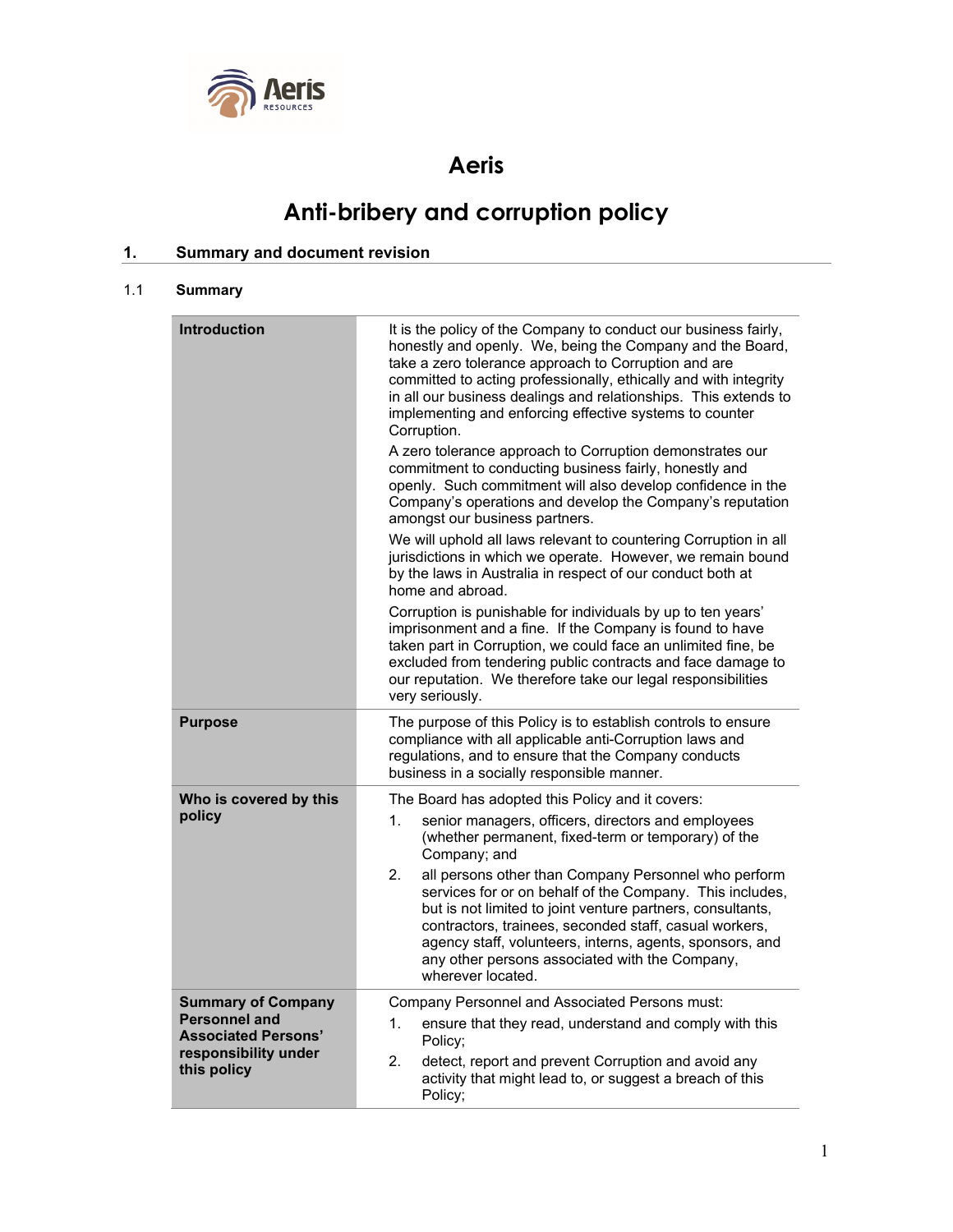

|                                                  | 3.                | notify the Board or their manager as soon as they<br>become aware of any potential breach or breaches of<br>this Policy, whether they have occurred or may occur in<br>the future;                                                                                                                                                                                     |
|--------------------------------------------------|-------------------|------------------------------------------------------------------------------------------------------------------------------------------------------------------------------------------------------------------------------------------------------------------------------------------------------------------------------------------------------------------------|
|                                                  | 4.                | with respect to Gifts and Hospitality, which include the<br>receipt or offer of gifts, meals or tokens of appreciation<br>and gratitude, or invitations to events, functions, or other<br>social gatherings in connection with matters related to<br>our business. These activities are acceptable provided<br>they:                                                   |
|                                                  |                   | fall with reasonable bounds of value and<br>(a)<br>occurrence;                                                                                                                                                                                                                                                                                                         |
|                                                  |                   | do not influence, or are not perceive to influence,<br>(b)<br>objective business judgement; and                                                                                                                                                                                                                                                                        |
|                                                  |                   | are not prohibited or limited by applicable laws or<br>(c)<br>applicable industry codes;                                                                                                                                                                                                                                                                               |
|                                                  | 5.                | company personnel must not accept gifts or<br>entertainment where to do so might influence, or be<br>perceived to influence, objective business judgement;                                                                                                                                                                                                             |
|                                                  | 6.                | this policy does not prohibit giving normal and<br>appropriate Hospitality to, or receiving it from, third<br>parties;                                                                                                                                                                                                                                                 |
|                                                  | 7.                | when making a payment on behalf of the Company, be<br>mindful of what the payment is for and whether the<br>amount requested is proportionate to the services<br>provided. A receipt must always be requested which<br>details the reasons for the payment. Any suspicions or<br>concerns regarding a payment should be raised with the<br>Board or their manager; and |
|                                                  | 8.                | use the Decision Flowchart when in doubt as to whether<br>to give or receive Gifts and Hospitality.                                                                                                                                                                                                                                                                    |
| <b>Summary of the</b>                            | The Company must: |                                                                                                                                                                                                                                                                                                                                                                        |
| Company's<br>responsibility under<br>this policy | 1.                | keep financial records and ensure adequate and<br>appropriate internal controls exist to ensure all payments<br>to third parties evidence a business reason for the<br>payment;                                                                                                                                                                                        |
|                                                  | 2.                | undertake the appropriate due diligence on Associated<br>Persons and merger, acquisition, significant investment<br>or joint venture targets;                                                                                                                                                                                                                          |
|                                                  | 3.                | provide secure, confidential and accessible means for<br>both Company Personnel and Associated Persons to<br>raise concerns about Corruption on the part of other<br>Associated Persons and Company Personnel; and                                                                                                                                                     |
|                                                  | 4.                | ensure that the systems implemented to deter, detect<br>and investigate Corruption are subject to regular audit.                                                                                                                                                                                                                                                       |
| <b>Summary of the Board's</b>                    |                   | The Board must:                                                                                                                                                                                                                                                                                                                                                        |
| responsibility under<br>this policy              | 1.                | ensure that the Policy complies with the Company's legal<br>and ethical obligations and Company Personnel and<br>Associated Persons comply with the Policy;                                                                                                                                                                                                            |
|                                                  | 2.                | consider, and if it is deemed to be appropriate, approve<br>Contributions. The Board must follow the guidelines set<br>out in this Policy when deciding whether to approve<br>Contributions;                                                                                                                                                                           |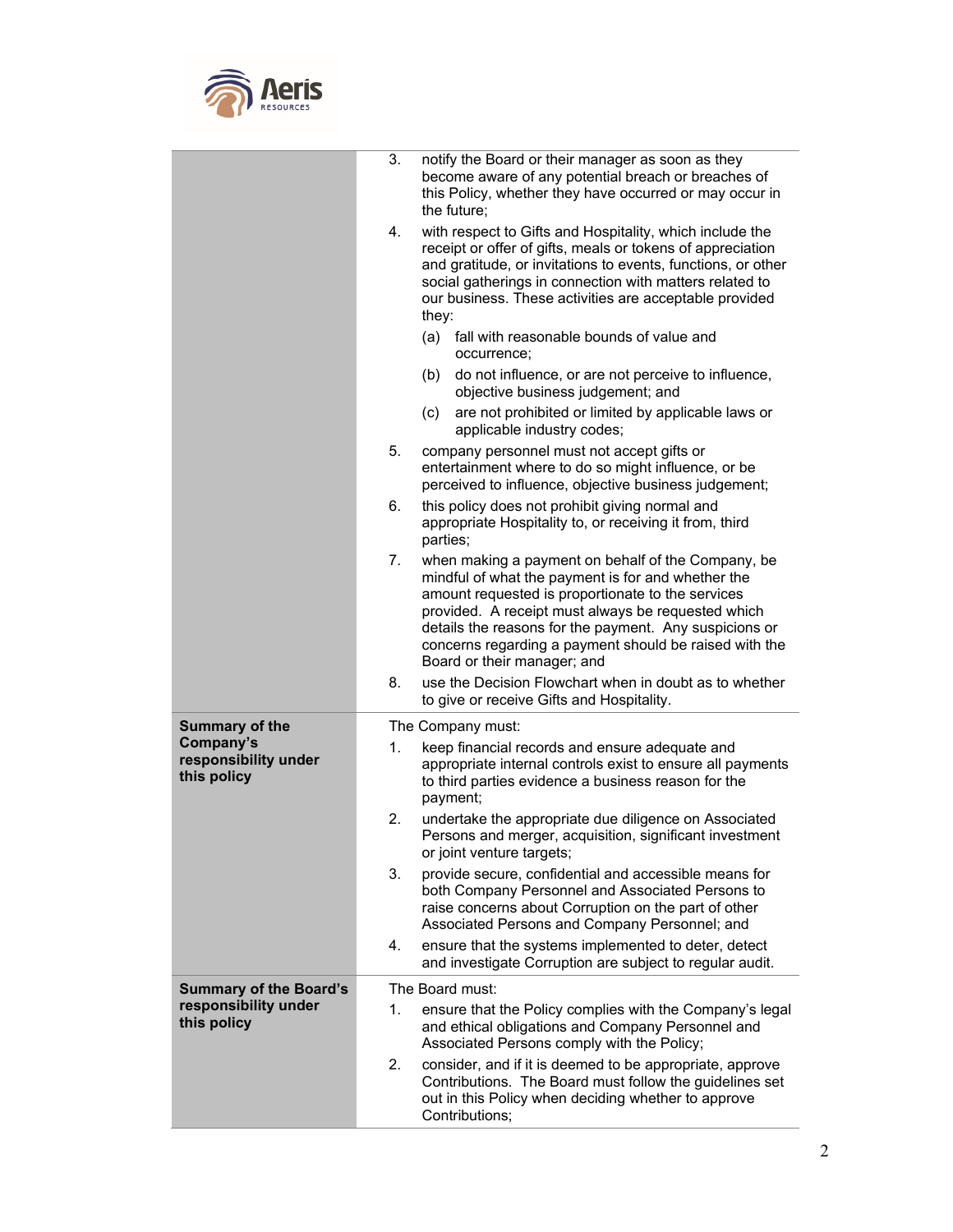

| 3. | oversee any allegations of Corruption against the<br>Company, Associated Persons or Company Personnel<br>and take appropriate action if the allegations are proven<br>true:                                                               |
|----|-------------------------------------------------------------------------------------------------------------------------------------------------------------------------------------------------------------------------------------------|
| 4. | regularly monitor and evaluate training programs; and                                                                                                                                                                                     |
| 5. | regularly monitor the effectiveness and review the<br>implementation of the Policy, considering its suitability,<br>adequacy and effectiveness. Any improvements<br>identified by the Board are to be implemented as soon<br>as possible. |

#### 1.2 **Policy revision**

| <b>Version</b> | <b>Release date</b> | Change                 |
|----------------|---------------------|------------------------|
|                | 27 October 2021     | Initial policy adopted |

#### **2. Definitions and interpretations**

#### 2.1 **Definitions**

In this Policy, the following capitalised terms have the meanings set forth below:

**Associated Persons** means all persons other than Company Personnel who perform services for or on behalf of the Company. This includes, but is not limited to joint venture partners, consultants, contractors, trainees, seconded staff, casual workers, agency staff, volunteers, interns, agents, sponsors and any other persons associated with the Company, wherever located.

**Board** means the Board of Directors of the Company.

**Bribe** means a financial advantage or other advantage offered, promised or provided:

- a) which is intended to influence the recipient to improperly perform a function or activity; or
- b) with the knowledge or belief that the acceptance of the financial advantage or other advantage would itself constitute the improper performance of a relevant function or activity, in order to gain any commercial, contractual, regulatory or personal advantage.

**Bribery (or to Bribe or Bribing)** means to provide a person with a Bribe, or to receive a Bribe from a person (either from the private or public sector, including Public Officials and Foreign Public Officials).

**Company** means Aeris Resources Limited ACN 147 131 977.

**Company Personnel** means senior managers, officers, directors or employees (whether permanent, fixed-term or temporary) of the Company.

**Conflict of Interest** means an actual, potential or perceived conflict between:

- a) the private interests of Company Personnel, Associated Persons, or their close relatives, friends and associates; and
- b) the interests of the Company.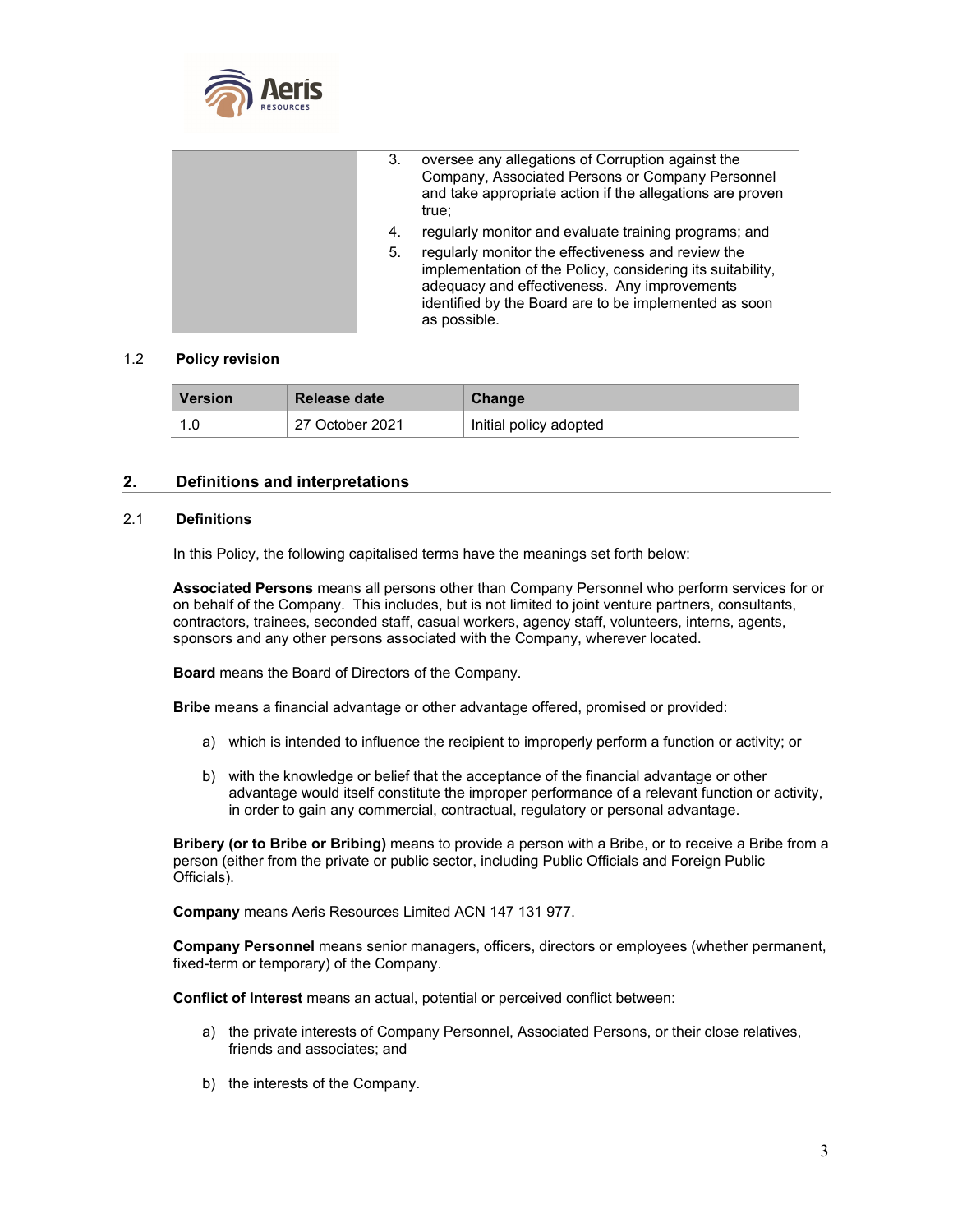

**Corruption** means, for the purpose of this Policy:

- a) to engage in Bribery;
- b) to provide or receive a Gift or Hospitality otherwise than in accordance with this Policy;
- c) to make or receive a Facilitation Payment otherwise than in accordance with this Policy;
- d) to make a Contributions otherwise than in accordance with this Policy; or
- e) to engage in any dishonest, fraudulent, illegal or otherwise corrupt conduct for the purpose of private gain or for the benefit of the Company.

**Criminal Code** means the *Criminal Code Act 1995* (Cth).

**Decision Flowchart** means the decision flowchart set out in **Error! Reference source not found.** of this Policy.

#### **Disciplinary Action** means:

- a) reprimands;
- b) formal warnings;
- c) demotions;
- d) immediate termination of contracts of employment;
- e) immediate termination of contracts of engagement; or
- f) immediate termination of a joint venture agreement.

**Facilitation Payment** has the meaning given to that term in section 3.3 of this Policy.

**Foreign Public Official** has the meaning given to that term in the Criminal Code and includes a Public Official who serves a foreign country, performs work for a foreign government or performs the duties of an office under a law of a foreign country.

#### **Gift** means:

- a) the transfer of property or other benefit:
	- without recompense; or
	- for consideration substantially less than full; or
- b) a loan of property made on a permanent, or an indefinite basis.

**Hospitality** means any measures that involve, but are not limited to, an expenditure of financial resources or time, used to entertain, receive or otherwise accommodate a person.

**Policy** means this anti-bribery and corruption policy.

**Public Official** has the meaning given to that term in the Criminal Code.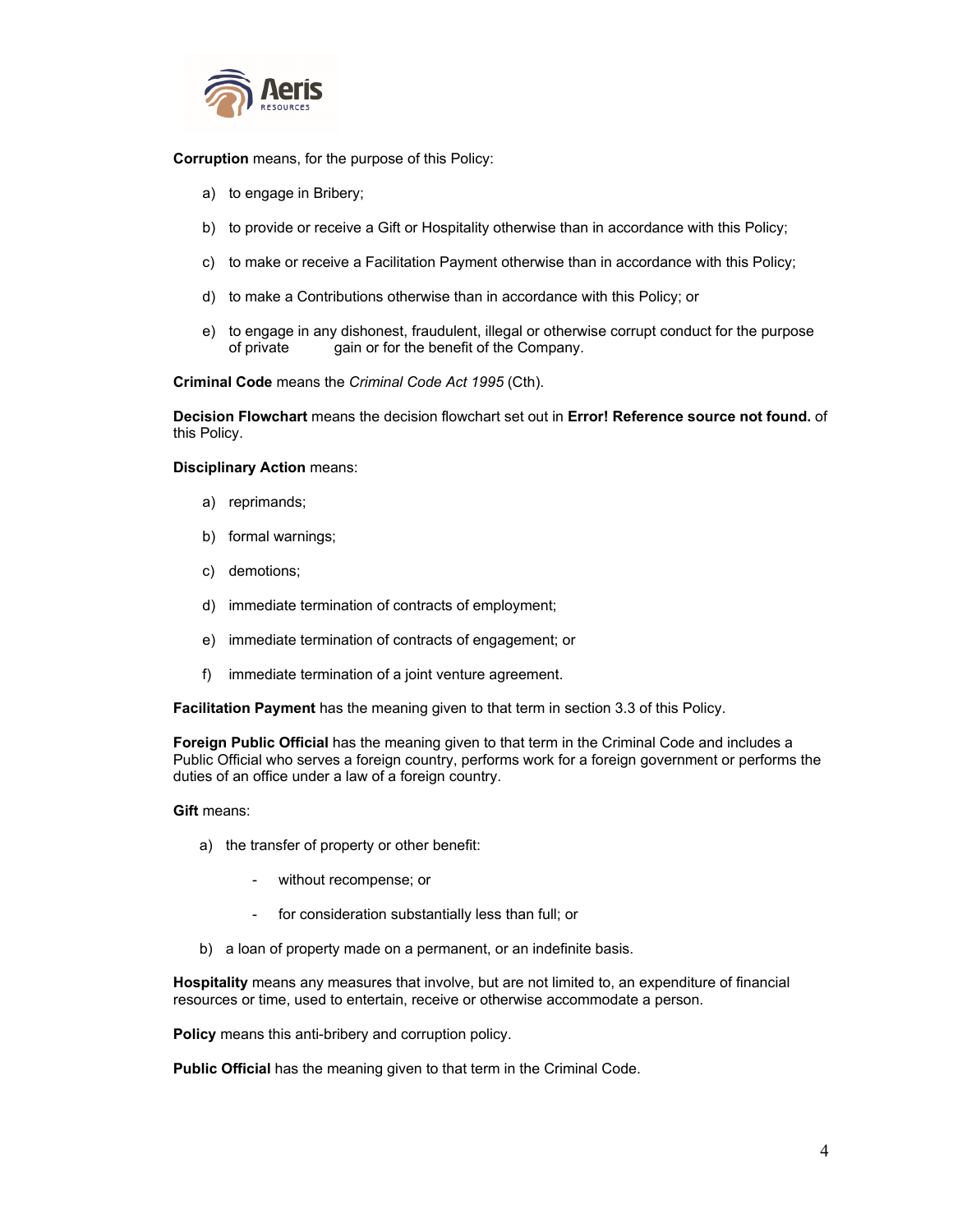

#### 2.2 **Interpretation**

In this Policy, unless the contrary intention appears:

- a) the singular includes the plural and vice versa;
- b) headings are for ease of reference only and do not affect the meaning or interpretation; and
- c) all currency and dollar amounts are denominated in Australian dollars unless noted otherwise.

#### **3. Matters prohibited under this Policy**

#### 3.1 **Bribery**

Neither Associated Persons nor Company Personnel are permitted to engage in Bribery.

#### 3.2 **Gifts and Hospitality**

- a) The giving or receiving of Gifts or Hospitality is permitted under this Policy only if it is proportionate and reasonable in the circumstances.
- b) The giving or receiving of Gifts or Hospitality will be considered proportionate and reasonable in the circumstances if all of the following conditions are met:
	- it is not made with the intention of influencing a person to obtain or retain business or a business advantage, or to reward the provision or retention of a business or business advantage, or in explicit or implicit exchange for favours or benefits;
	- it complies with local law;
	- in respect of the giving of Gifts or Hospitality, it is given in the Company's name;
	- it does not include cash or a cash equivalent (such as gift certificates or vouchers);
	- it is appropriate in the circumstances;
	- it is given openly, not secretly; and
	- it otherwise complies with this Policy.
- c) Company Personnel and Associated Persons must refer to the Decision Flowchart when deciding whether to give or receive a Gift or Hospitality.
- d) If you are unsure about whether to give or receive a Gift or Hospitality, you must refer the matter to your immediate manager who must escalate the issue for Board approval.

#### 3.3 **Facilitation Payments**

a) Bribes in the form of payments made for the purpose of expediting or facilitating the performance of a government official or Public Official for a governmental or public action (**Facilitation Payments**) are not permitted and Associated Persons and Company Personnel must not make or receive Facilitation Payments.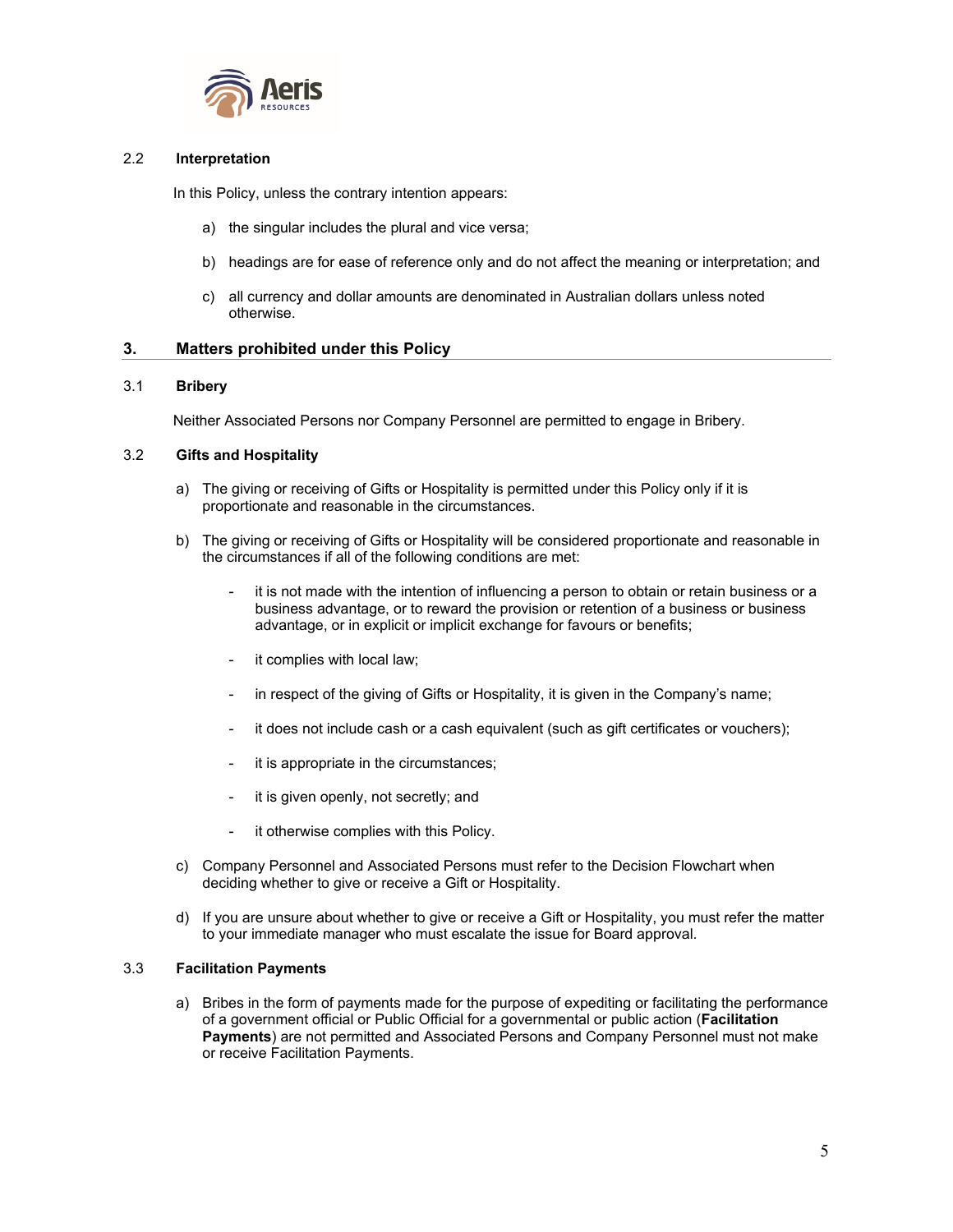

b) In making a payment on behalf of the Company, all Associated Persons and Company Personnel should be mindful of what the payment is for and whether the amount requested is proportionate to the services provided. A receipt must always be requested which details the reasons for the payment. Any suspicions or concerns regarding a payment should be raised directly with the Board.

#### 3.4 **Political Contributions**

- a) Without prior approval from the Board, Associated Persons and Company Personnel must not make Contributions:
	- on behalf of the Company under any circumstances; or
	- whilst acting in their capacity as an Associated Person or Company Personnel.
- b) When deciding whether to approve a Contribution, the Board should consider:
	- whether the Contribution was requested by a government official;
	- whether there is a nexus between the recipient and any government entity from which the Company is seeking a decision, service or outcome;
	- whether the Contribution is consistent with the Company's overall pattern of Contributions; and
	- whether there will be a tax deduction for the Contribution.
- c) The value of a Contribution cannot, under any circumstances, be greater than \$500.00 without unanimous Board approval.
- d) The Board must not approve a Contribution if the Board reasonably holds the view that the Contribution;
	- is being used as a scheme to conceal Corruption; or
	- is not legal or ethical under local laws and practices.
- e) All Contributions approved by the Board should be publicly disclosed by the Company.

#### 3.5 **Failure to comply with this Policy**

Failure to comply with this Policy and any involvement with Corruption may be regarded by the Company as serious misconduct and may result in Disciplinary Action.

#### **4. Due diligence**

#### 4.1 **Associated Persons**

- a) Prior to engaging any Associated Person, the Company must undertake properly documented, reasonable and proportionate anti-Corruption due diligence.
- b) Reasonable and proportionate anti-Corruption due diligence is determined in relation to the role of the Associated Person (eg, a high value contractor requires more due diligence than a volunteer).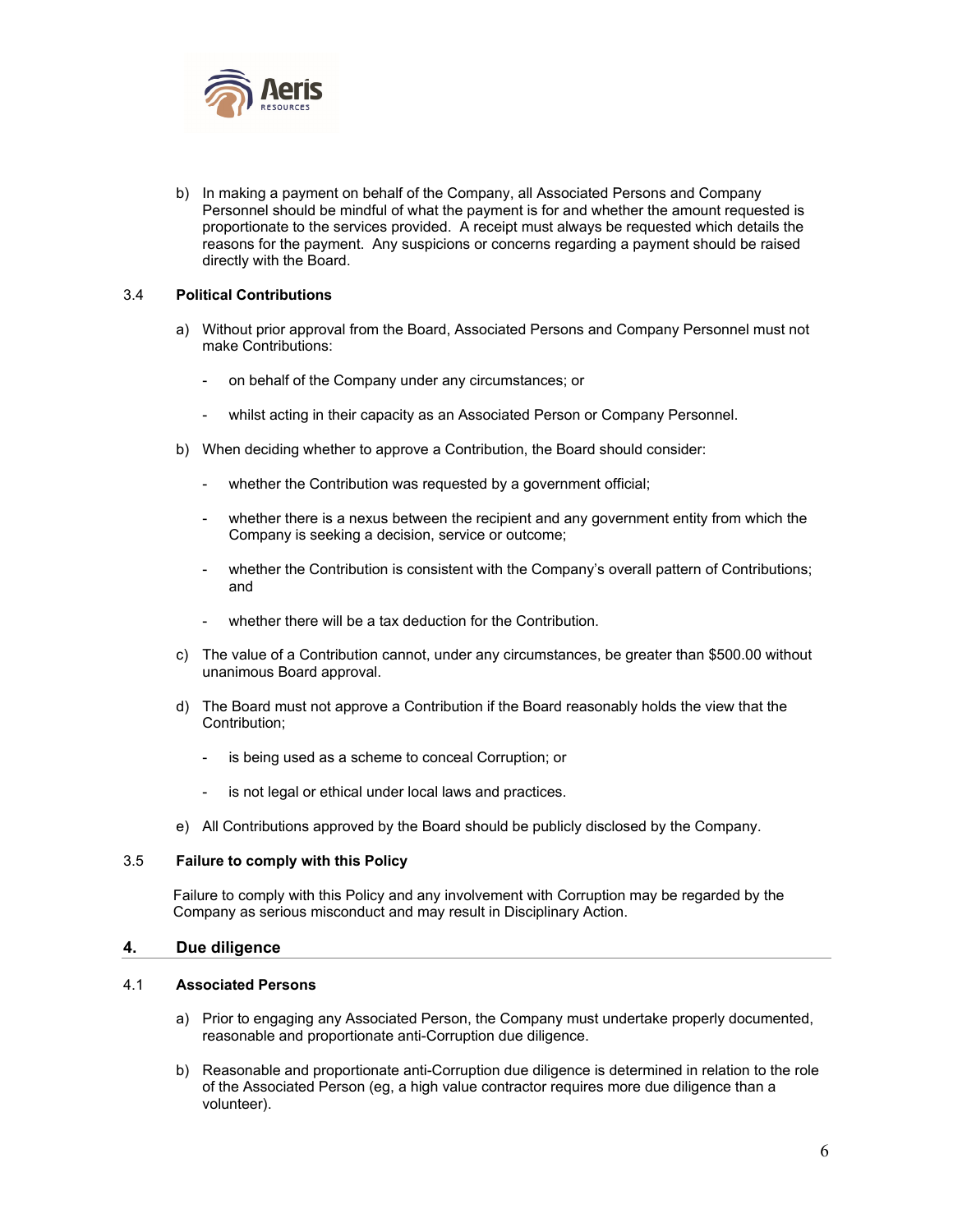

- c) At a minimum, the Company must consider, as determined in an interview, meeting or tender process:
	- how the Associated Person was referred or introduced;
	- what is the Associated Person's skill set:
	- who are the Associated Person's owners or superiors; and
	- whether the Associated Person is a Foreign Public Official.
- a) The Company must issue Associated Persons with written arrangements that clearly outline their role, responsibilities and boundaries whilst engaged by the Company.
- b) Associated Persons with known legal, payment or performance issues should not be engaged.

#### 4.2 **Mergers, acquisitions, significant investments and joint ventures**

- a) The Company must ensure that:
	- prior to:
		- (1) entering into any binding contractual arrangements to acquire a significant new company or business;
		- (2) entering into a joint venture; or
		- (3) undertaking a significant investment,
		- (4) it undertakes anti-Corruption due diligence and a due diligence report must be completed opining on this element of the relevant transaction;
	- all merger, acquisition, significant investment and joint venture agreements which the Company enters into contain standard representations and warranties by the counter-party relating to anti-Corruption, as well as the right to terminate the agreement if a material breach is discovered; and
	- any joint venture that is effectively controlled by the Company through ownership. management or other involvement, complies with this Policy, or has in place equivalent policies and procedures.
- b) Where the Company does not exercise effective control within the joint venture, the Company is committed to working with its joint venture partners to achieve the standards outlined in this Policy.

#### **5. Conflict of interest**

Company Personnel and Associated Persons must disclose to the Board on an annual basis all Conflicts of Interest that may give rise to a risk of Corruption.

#### **6. Record-keeping**

- a) The Company is required to keep financial records and ensure adequate and appropriate controls exist to ensure all payments made by or on behalf of the Company evidence a business reason for the payment.
- b) Company Personnel must ensure that all expense claims relating to Gifts, Hospitality or expenses incurred accurately record the reason for expenditure.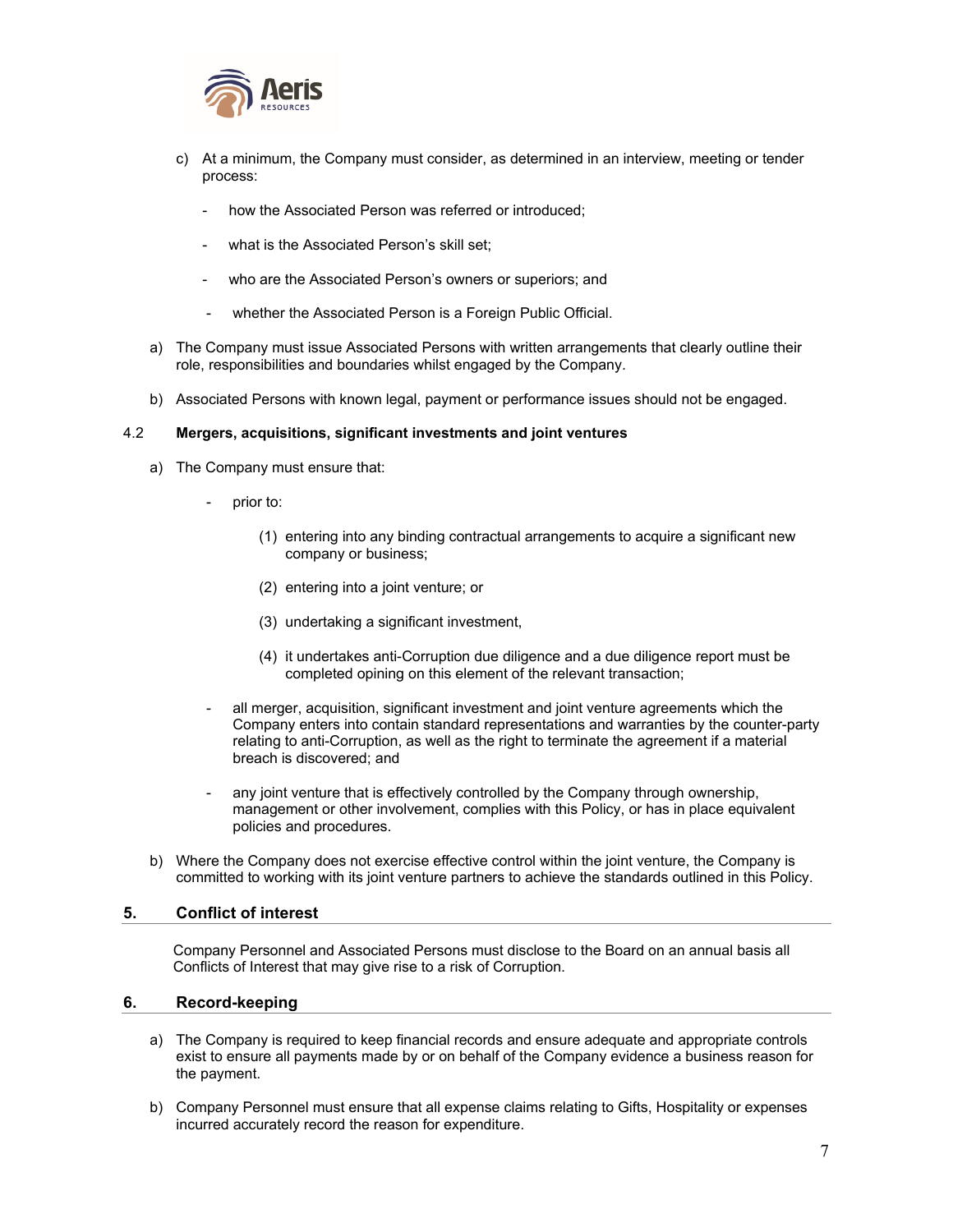

#### **7. Reporting Corruption**

#### 7.1 **How to raise a concern**

The Company is committed to providing secure, confidential and accessible means for both Company Personnel and Associated Persons to raise concerns about Corruption on the part of Associated Persons and Company Personnel.

All Company Personnel and Associated Persons are encouraged to raise concerns about possible breaches of this Policy or other suspicious behaviours, as soon as possible.

Company Personnel and Associated Persons are advised that reports can be made directly:

- to a General Manager in the business,
- a member of the Executive Lleadership team,
- a Director of the company, or
- anonymously through the company's third party provider STOPLINE by phoning 1300 304 550;

Employees should not conduct their own investigations nor contact the target of the complaint;

There will be no reprisal for reporting wrongdoing and the identity and contact details will not be made available to any accused.

#### 7.2 **How will the Company deal with allegations of Corruption?**

Concerns raised by Company Personnel or Associated Persons about Corruption will be fully and independently investigated. If the concerns are proven true, appropriate action will be taken by the Board.

#### **8. Associated Persons or Company Personnel as victims of Corruption**

#### 8.1 **What to do if you are the victim of Corruption**

- a) Company Personnel and Associated Persons should immediately inform the Board if they are offered a Bribe by a person, are asked to make a Bribe, suspect that this may happen in the future or are requested to become involved in any form of Corruption whether in their individual capacity or on behalf of the Company.
- b) The Company's strict policy is that Company Personnel or Associated Persons must not be involved in any form of Corruption. We recognise, however, that Associated Persons or Company Personnel may be faced with situations where there is a risk to their personal security or the security of their family, and if involvement in Corruption is unavoidable, the following steps must be taken to the extent that they are reasonable in the circumstances:
	- keep any amount to the minimum;
	- create a record concerning the payment; and
	- report it to your manager (who must report it to the Board) or the Board as soon as is reasonably practicable having regard to your personal security and that of your family or others.